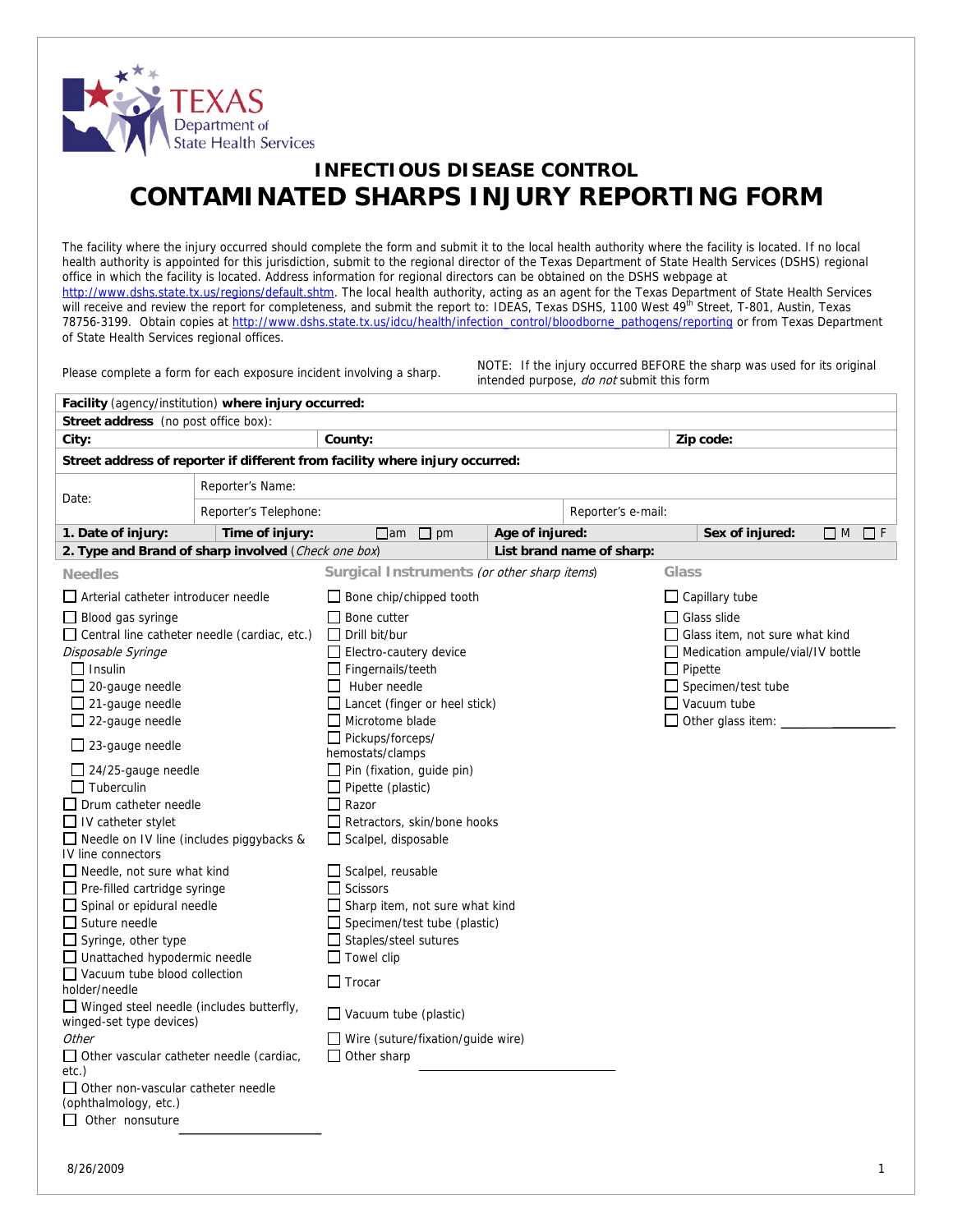|                                                                                                                                                                                                                                                                                                                            | 3. Original intended use of sharp (check one box)<br>□ Connect IV line (intermittent IV/piggyback/IV infusion/other IV line connection                                                                                                                |                |                    |  |                                    |                                                          |                               |
|----------------------------------------------------------------------------------------------------------------------------------------------------------------------------------------------------------------------------------------------------------------------------------------------------------------------------|-------------------------------------------------------------------------------------------------------------------------------------------------------------------------------------------------------------------------------------------------------|----------------|--------------------|--|------------------------------------|----------------------------------------------------------|-------------------------------|
|                                                                                                                                                                                                                                                                                                                            | Contain a specimen or pharmaceutical (glass item)                                                                                                                                                                                                     |                |                    |  |                                    |                                                          |                               |
| $\Box$ Cutting                                                                                                                                                                                                                                                                                                             |                                                                                                                                                                                                                                                       |                |                    |  |                                    |                                                          |                               |
| $\Box$ Dental                                                                                                                                                                                                                                                                                                              | $\Box$ Extraction                                                                                                                                                                                                                                     | $\Box$ Hygiene | $\Box$ Orthodontic |  | $\Box$ Periodontal                 | $\Box$ Restorative                                       | $\Box$ Root Canal             |
| $\Box$ Dialysis                                                                                                                                                                                                                                                                                                            |                                                                                                                                                                                                                                                       |                |                    |  |                                    |                                                          |                               |
|                                                                                                                                                                                                                                                                                                                            | □ Draw arterial blood sample <i>if used to draw blood was it</i> □ direct stick <i>or</i> □ drawn from a line                                                                                                                                         |                |                    |  |                                    |                                                          |                               |
| $\Box$ Draw venous blood sample                                                                                                                                                                                                                                                                                            |                                                                                                                                                                                                                                                       |                |                    |  |                                    |                                                          |                               |
| $\Box$ Drilling                                                                                                                                                                                                                                                                                                            |                                                                                                                                                                                                                                                       |                |                    |  |                                    |                                                          |                               |
| $\Box$ Electrocautery                                                                                                                                                                                                                                                                                                      |                                                                                                                                                                                                                                                       |                |                    |  |                                    |                                                          |                               |
| □ Finger Stick/heel stick                                                                                                                                                                                                                                                                                                  |                                                                                                                                                                                                                                                       |                |                    |  |                                    |                                                          |                               |
| $\Box$ Heparin or saline flush                                                                                                                                                                                                                                                                                             |                                                                                                                                                                                                                                                       |                |                    |  |                                    |                                                          |                               |
|                                                                                                                                                                                                                                                                                                                            | Injection, intra-muscular/subcutaneous/intra-dermal, or other injection through the skin (syringe)                                                                                                                                                    |                |                    |  |                                    |                                                          |                               |
|                                                                                                                                                                                                                                                                                                                            | □ Obtain a body fluid or tissue sample (urine/CSF/amniotic fluid/other fluid, biopsy)                                                                                                                                                                 |                |                    |  |                                    |                                                          |                               |
|                                                                                                                                                                                                                                                                                                                            | $\Box$ Other injection into (or aspiration from) IV injection site or IV port (syringe)                                                                                                                                                               |                |                    |  |                                    |                                                          |                               |
|                                                                                                                                                                                                                                                                                                                            |                                                                                                                                                                                                                                                       |                |                    |  |                                    |                                                          |                               |
|                                                                                                                                                                                                                                                                                                                            | $\Box$ Remove central line/porta catheter<br>$\Box$ Start IV or set up heparin lock (IV catheter or winged set-type needle)                                                                                                                           |                |                    |  |                                    |                                                          |                               |
| $\Box$ Suturing                                                                                                                                                                                                                                                                                                            |                                                                                                                                                                                                                                                       |                |                    |  |                                    |                                                          |                               |
| $\Box$ Tattoo                                                                                                                                                                                                                                                                                                              | $\Box$ skin<br>deep                                                                                                                                                                                                                                   |                |                    |  |                                    |                                                          |                               |
| $\Box$ Unknown/not applicable                                                                                                                                                                                                                                                                                              |                                                                                                                                                                                                                                                       |                |                    |  |                                    |                                                          |                               |
|                                                                                                                                                                                                                                                                                                                            |                                                                                                                                                                                                                                                       |                |                    |  |                                    |                                                          |                               |
| $\Box$ Wiring<br>$\Box$ Other                                                                                                                                                                                                                                                                                              |                                                                                                                                                                                                                                                       |                |                    |  |                                    |                                                          |                               |
|                                                                                                                                                                                                                                                                                                                            |                                                                                                                                                                                                                                                       |                |                    |  |                                    |                                                          |                               |
|                                                                                                                                                                                                                                                                                                                            | 4. When and How Injury Occurred                                                                                                                                                                                                                       |                |                    |  |                                    |                                                          |                               |
|                                                                                                                                                                                                                                                                                                                            | $\Box$ Before (DO NOT report to DSHS)                                                                                                                                                                                                                 | $\Box$ during  |                    |  |                                    | $\Box$ after the sharp was used for its intended purpose |                               |
|                                                                                                                                                                                                                                                                                                                            | If the exposure occurred during or after the sharp was used, was it (check one box)                                                                                                                                                                   |                |                    |  |                                    |                                                          |                               |
| $\Box$ Activating safety device                                                                                                                                                                                                                                                                                            |                                                                                                                                                                                                                                                       |                |                    |  | Patient moved during the procedure |                                                          |                               |
|                                                                                                                                                                                                                                                                                                                            | $\Box$ Between steps of a multistep procedure (carrying, handling,<br>Preparation for reuse of instrument (cleaning, sorting, disinfecting,<br>passing/receiving syringe/instrument, etc.)<br>sterilizing, etc.)<br>Device malfunctioned<br>Recapping |                |                    |  |                                    |                                                          |                               |
|                                                                                                                                                                                                                                                                                                                            | $\Box$ Suturing<br>$\Box$ Device pierced the side of the disposal container                                                                                                                                                                           |                |                    |  |                                    |                                                          |                               |
|                                                                                                                                                                                                                                                                                                                            | Disassembling device or equipment<br>$\Box$ Use of sharps container                                                                                                                                                                                   |                |                    |  |                                    |                                                          |                               |
|                                                                                                                                                                                                                                                                                                                            | Found in an inappropriate place (eg. Table, bed, linen, floor, trash)<br>$\Box$ Unsafe practice                                                                                                                                                       |                |                    |  |                                    |                                                          |                               |
|                                                                                                                                                                                                                                                                                                                            | $\Box$ Interaction with another person<br>Use of IV/central line                                                                                                                                                                                      |                |                    |  |                                    |                                                          |                               |
|                                                                                                                                                                                                                                                                                                                            | Laboratory procedure/process<br>$\Box$ Other                                                                                                                                                                                                          |                |                    |  |                                    |                                                          |                               |
| 5. Did the device being used have engineered sharps injury protection?<br>do not know<br>no<br>yes<br>yes<br>$\mathbf{L}$<br>do not know<br>A. Was the protective mechanism activated?<br>no<br>$\Box$<br>after activation of the protective mechanism<br>B. Did the exposure incident occur<br>before<br>during<br>$\Box$ |                                                                                                                                                                                                                                                       |                |                    |  |                                    |                                                          |                               |
|                                                                                                                                                                                                                                                                                                                            | 6. Was the injured person wearing gloves?                                                                                                                                                                                                             |                |                    |  |                                    | yes<br>no                                                | do not know                   |
|                                                                                                                                                                                                                                                                                                                            | 7. Had the injured person completed a hepatitis B vaccination series?                                                                                                                                                                                 |                |                    |  |                                    | yes<br>no<br>$\mathbf{I}$                                | do not know                   |
| 8. Was there a sharps container readily available for disposal of the sharp?<br>yes<br>no<br>П<br>yes<br>Did the sharps container provide a clear view of the level of contaminated sharps?<br>no                                                                                                                          |                                                                                                                                                                                                                                                       |                |                    |  |                                    |                                                          |                               |
|                                                                                                                                                                                                                                                                                                                            | 9. Had the injured person received training on the exposure control plan in the 12 months prior to the incident?                                                                                                                                      |                |                    |  |                                    |                                                          | $\Box$<br>yes<br>$\Box$<br>no |
|                                                                                                                                                                                                                                                                                                                            | 10. Involved body part (check one box) a hand a arm a leg/foot a face/head/neck a torso (front or back)                                                                                                                                               |                |                    |  |                                    |                                                          |                               |
|                                                                                                                                                                                                                                                                                                                            |                                                                                                                                                                                                                                                       |                |                    |  |                                    |                                                          |                               |
|                                                                                                                                                                                                                                                                                                                            |                                                                                                                                                                                                                                                       |                |                    |  |                                    |                                                          |                               |
|                                                                                                                                                                                                                                                                                                                            |                                                                                                                                                                                                                                                       |                |                    |  |                                    |                                                          |                               |